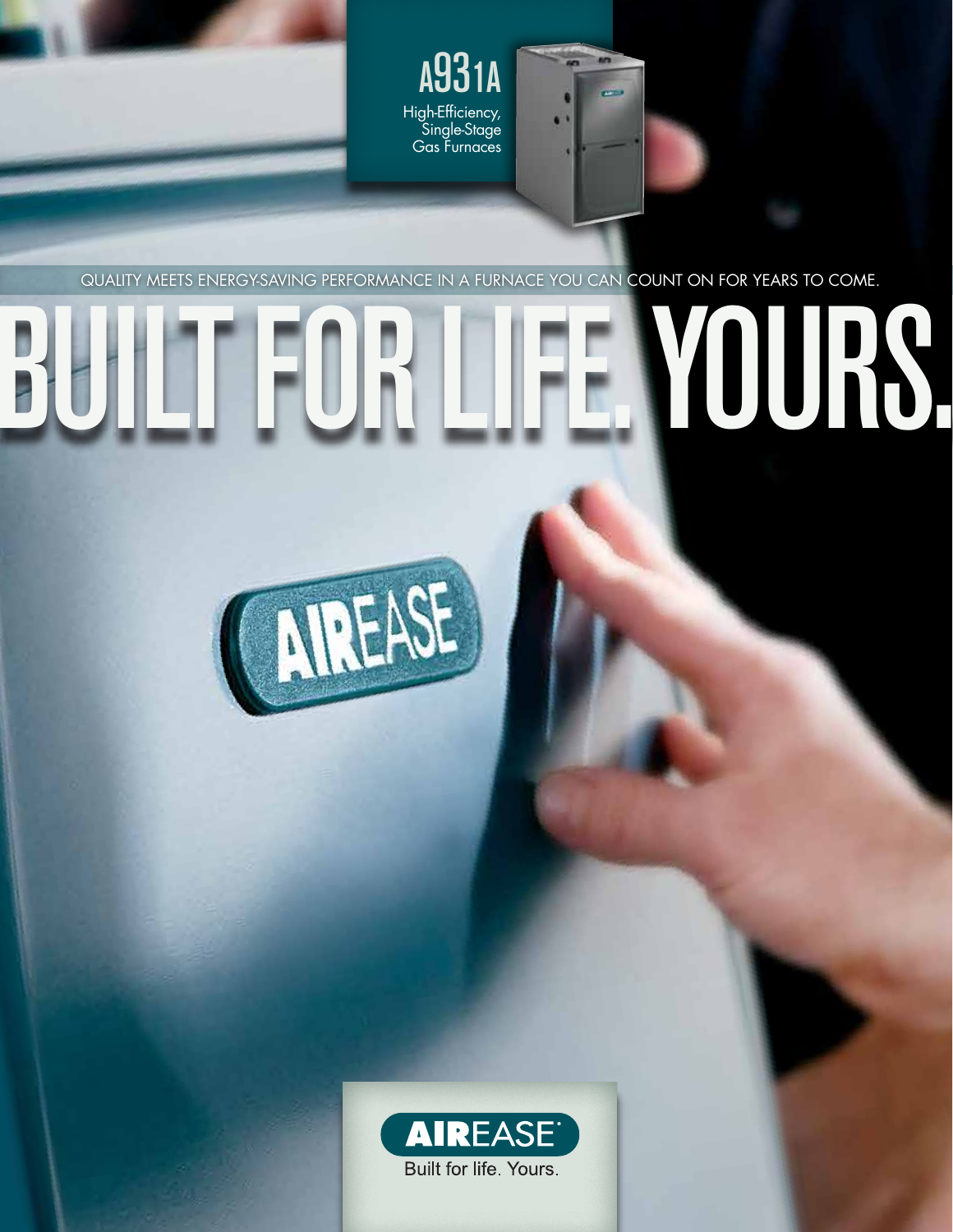

# Decades of expertise that help you save money.

Engineered for high reliability and efficiency, an **A931A** furnace keeps you warm all winter, while helping you **save every month** on your utility bills. It's the kind of performance you might expect from a product built on 80 years of expertise, testing and research in home comfort. It's why industry experts and homeowners alike choose AirEase.™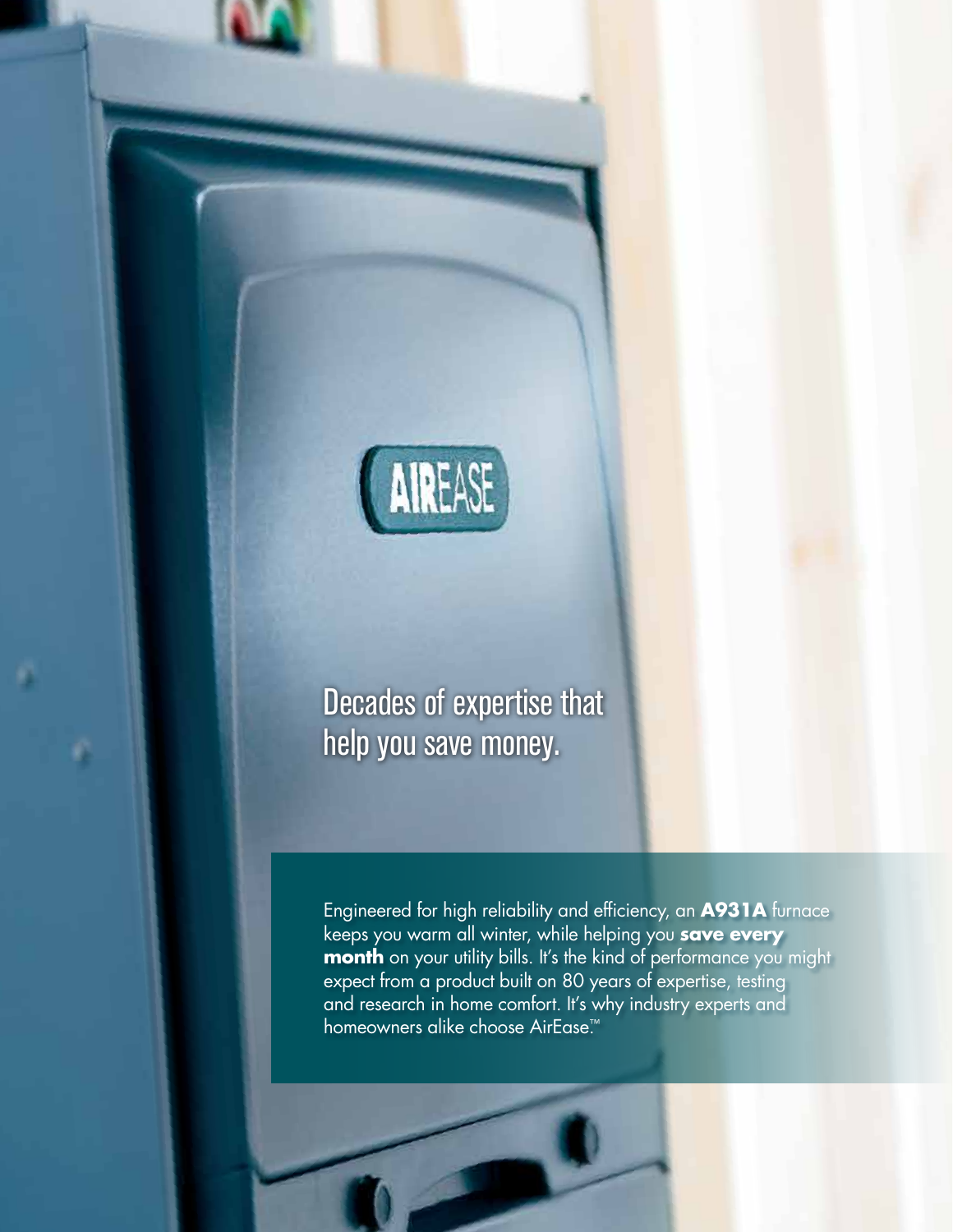### Inside the design of an AirEase **A931A** furnace:



### EHX™ Technology:

*Every AirEase furnace is engineered and built with EHX Technology, a patented design that eliminates the hot spots that can shorten furnace life. EHX Technology makes heat exchangers more durable, and with its advanced airflow system, more air contacts the heat exchanger surface area for greater heat exchange, enhancing efficiency and comfort.* 

### Quiet Combustion™ Technology:

*Uses a smaller Btu input per burner for quieter start-up and operation while providing more even heat distribution.*

### Internal Monitoring:

*Your AirEase A931A furnace's electronic control system prolongs system life by continuously monitoring internal components for optimum performance and fault prevention.*

# **(X)** Dual-Fuel

*The combination of a gas furnace and an electric heat pump pairs two energy sources for the perfect balance of energy efficiency and comfort.*

# The advanced features of the AirEase **A931A** work together to bring you:

### **CRAFTSMANSHIP**

**Precision-engineered EHX and Quiet Combustion Technology components** inside the **A931A** add to the furnace's exceptional warmth, quiet and reliability.

### **EFFICIENCY**

Designed to deliver energy-saving comfort, the **A931A** offers efficiency ratings of up to 93% AFUE, which can **save you hundreds of dollars every year on your utility bills.** (See back cover for an estimate of annual energy savings.)

### COMMITMENT

AirEase's dedication to a better product is backed by a Limited Lifetime Warranty on the aluminized steel heat exchanger and a 10-Year Limited Warranty on parts.\*